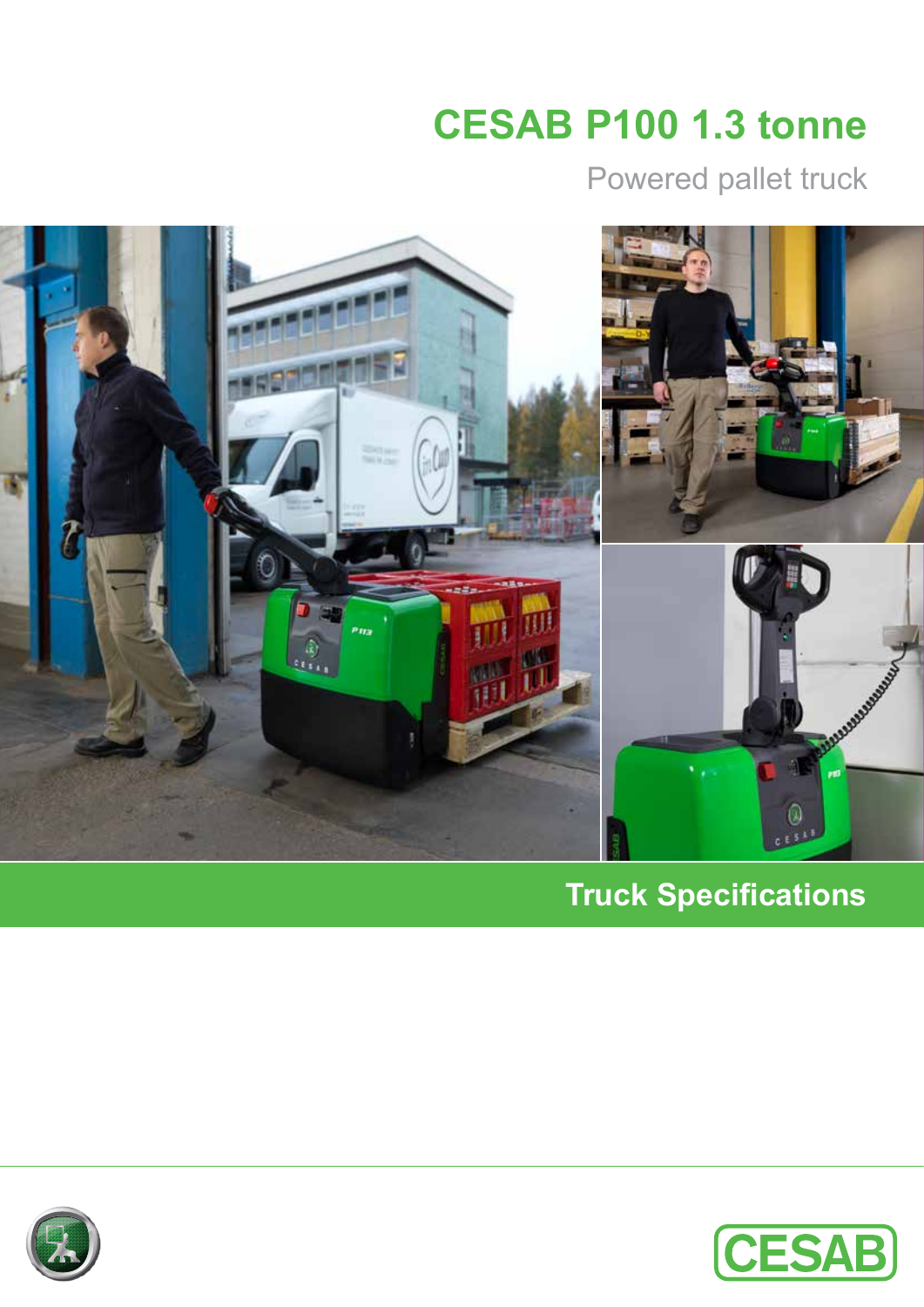## **CESAB P113 Truck Specifications**

| <b>CHARACTERISTICS</b> |                                                                    |                  |                                                                                                                                                                                                                                                                                                                                                                                                                                                                                                                                                                                                                                                                    |                 |
|------------------------|--------------------------------------------------------------------|------------------|--------------------------------------------------------------------------------------------------------------------------------------------------------------------------------------------------------------------------------------------------------------------------------------------------------------------------------------------------------------------------------------------------------------------------------------------------------------------------------------------------------------------------------------------------------------------------------------------------------------------------------------------------------------------|-----------------|
| 1.1                    | Manufacturer                                                       |                  |                                                                                                                                                                                                                                                                                                                                                                                                                                                                                                                                                                                                                                                                    | CESAB           |
| 1.2                    | Model                                                              |                  |                                                                                                                                                                                                                                                                                                                                                                                                                                                                                                                                                                                                                                                                    | P113            |
| 1.3                    | Drive                                                              |                  |                                                                                                                                                                                                                                                                                                                                                                                                                                                                                                                                                                                                                                                                    | Electric        |
| 1.4                    | Operator type                                                      |                  |                                                                                                                                                                                                                                                                                                                                                                                                                                                                                                                                                                                                                                                                    | Pedestrian      |
| 1.5                    | Load capacity/rated load                                           | Q                | [kg]                                                                                                                                                                                                                                                                                                                                                                                                                                                                                                                                                                                                                                                               | 1300            |
| 1.6                    | Load centre                                                        | C                | [mm]                                                                                                                                                                                                                                                                                                                                                                                                                                                                                                                                                                                                                                                               | 600             |
| 1.8                    | Load distance, centre of support arm wheel to face of forks (forks | X                | [mm]                                                                                                                                                                                                                                                                                                                                                                                                                                                                                                                                                                                                                                                               | 937/990         |
| 1.9                    | raised/lowered)<br>Wheelbase (forks raised/lowered)                | y                | [mm]                                                                                                                                                                                                                                                                                                                                                                                                                                                                                                                                                                                                                                                               | 1199/1252       |
| <b>WEIGHT</b>          |                                                                    |                  |                                                                                                                                                                                                                                                                                                                                                                                                                                                                                                                                                                                                                                                                    |                 |
| 2.1                    | Service weight including battery                                   |                  | $[kg] % \begin{center} % \includegraphics[width=\linewidth]{imagesSupplemental_3.png} % \end{center} % \caption { % \textit{DefNet} of the \textit{DefNet} dataset. % Note that the \textit{DefNet} and \textit{DefNet} dataset. % Note that the \textit{DefNet} and \textit{DefNet} dataset. % Note that the \textit{DefNet} and \textit{DefNet} dataset. % Note that the \textit{DefNet} and \textit{DefNet} dataset. % Note that the \textit{DefNet} and \textit{DefNet} dataset. % Note that the \textit{DefNet} and \textit{DefNet} dataset. % Note that the \textit{DefNet} and \textit{DefNet} dataset. % Note that the \textit{DefNet} and \textit{DefNet$ | 255             |
| 2.2                    | Axle load, with load, drive/castor/fork wheel                      |                  | [kg]                                                                                                                                                                                                                                                                                                                                                                                                                                                                                                                                                                                                                                                               | 535/77/943      |
| 2.3                    | Axle load, without load, drive/castor/fork wheel                   |                  | [kg]                                                                                                                                                                                                                                                                                                                                                                                                                                                                                                                                                                                                                                                               | 148/76/31       |
| <b>WHEELS</b>          |                                                                    |                  |                                                                                                                                                                                                                                                                                                                                                                                                                                                                                                                                                                                                                                                                    |                 |
| 3.1                    | Drive/castor/fork wheel                                            |                  |                                                                                                                                                                                                                                                                                                                                                                                                                                                                                                                                                                                                                                                                    | PU/PU/PU        |
| 3.2                    | Wheel size, front                                                  |                  | [mm]                                                                                                                                                                                                                                                                                                                                                                                                                                                                                                                                                                                                                                                               | Ø250x60         |
| 3.3                    | Wheel size, rear                                                   |                  | [mm]                                                                                                                                                                                                                                                                                                                                                                                                                                                                                                                                                                                                                                                               | Ø85x99          |
| 3.4                    | Additional wheels (dimensions)                                     |                  | [mm]                                                                                                                                                                                                                                                                                                                                                                                                                                                                                                                                                                                                                                                               | Ø100x40         |
| 3.5                    | Wheels, number front/rear (x=driven wheels)                        |                  |                                                                                                                                                                                                                                                                                                                                                                                                                                                                                                                                                                                                                                                                    | $2 + 1x/2$      |
| 3.6                    | Track width, front                                                 | $b_{10}$         | [mm]                                                                                                                                                                                                                                                                                                                                                                                                                                                                                                                                                                                                                                                               | 480             |
| 3.7                    | Track width, rear                                                  | $b_{11}$         | [mm]                                                                                                                                                                                                                                                                                                                                                                                                                                                                                                                                                                                                                                                               | 364             |
|                        | <b>DIMENSIONS</b>                                                  |                  |                                                                                                                                                                                                                                                                                                                                                                                                                                                                                                                                                                                                                                                                    |                 |
| 4.4                    | Lift                                                               | $h_{3}$          | [mm]                                                                                                                                                                                                                                                                                                                                                                                                                                                                                                                                                                                                                                                               | 110             |
|                        | Lift height                                                        | $h_{23}$         | [mm]                                                                                                                                                                                                                                                                                                                                                                                                                                                                                                                                                                                                                                                               | 195             |
| 4.9                    | Height of tiller in drive position, min./max.                      | $h_{14}$         | [mm]                                                                                                                                                                                                                                                                                                                                                                                                                                                                                                                                                                                                                                                               | 858/1222        |
| 4.15                   | Height, fork lowered                                               | $h_{13}$         | [mm]                                                                                                                                                                                                                                                                                                                                                                                                                                                                                                                                                                                                                                                               | 85              |
| 4.19                   | Overall length                                                     | Ι,               | [mm]                                                                                                                                                                                                                                                                                                                                                                                                                                                                                                                                                                                                                                                               | 1570            |
| 4.20                   | Length to face of forks                                            | $\mathsf{I}_{2}$ | [mm]                                                                                                                                                                                                                                                                                                                                                                                                                                                                                                                                                                                                                                                               | 420             |
| 4.21                   | Overall width                                                      | b <sub>1</sub>   | [mm]                                                                                                                                                                                                                                                                                                                                                                                                                                                                                                                                                                                                                                                               | 700             |
| 4.22                   | Fork dimensions                                                    | s/e/l            | [mm]                                                                                                                                                                                                                                                                                                                                                                                                                                                                                                                                                                                                                                                               | 76/156/1150     |
| 4.25                   | Width over forks                                                   | b <sub>5</sub>   | [mm]                                                                                                                                                                                                                                                                                                                                                                                                                                                                                                                                                                                                                                                               | 520             |
| 4.32                   | Ground clearance, centre of wheelbase                              | m <sub>2</sub>   | [mm]                                                                                                                                                                                                                                                                                                                                                                                                                                                                                                                                                                                                                                                               | 40              |
| 4.33                   | Aisle width for pallets 1000x1200 crossways (VDI 2012)             | $A_{st}$         | [mm]                                                                                                                                                                                                                                                                                                                                                                                                                                                                                                                                                                                                                                                               | 22142           |
|                        | Aisle width for pallets 1000x1200 crossways (VDI 2002)             | $A_{st}$         | [mm]                                                                                                                                                                                                                                                                                                                                                                                                                                                                                                                                                                                                                                                               | $1673^{2}$      |
| 4.34                   | Aisle width for pallets 800x1200 lengthways (VDI 2012)             | $A_{st}$         | [mm]                                                                                                                                                                                                                                                                                                                                                                                                                                                                                                                                                                                                                                                               | 2089 2)         |
|                        | Aisle width for pallets 800x1200 lengthways (VDI 2002)             | $A_{st}$         | [mm]                                                                                                                                                                                                                                                                                                                                                                                                                                                                                                                                                                                                                                                               | 1873 2)         |
| 4.35                   | Turning radius                                                     | W.               | [mm]                                                                                                                                                                                                                                                                                                                                                                                                                                                                                                                                                                                                                                                               | 1410 2)         |
| PERFORMANCE DATA       |                                                                    |                  |                                                                                                                                                                                                                                                                                                                                                                                                                                                                                                                                                                                                                                                                    |                 |
| 5.1                    | Travel speed, with/without load                                    |                  | [km/h]                                                                                                                                                                                                                                                                                                                                                                                                                                                                                                                                                                                                                                                             | 4.5/5.5         |
| 5.2                    | Lift speed, with/without load                                      |                  | [m/s]                                                                                                                                                                                                                                                                                                                                                                                                                                                                                                                                                                                                                                                              | 0.05/0.07       |
| 5.3                    | Lowering speed, with/without load                                  |                  | [m/s]                                                                                                                                                                                                                                                                                                                                                                                                                                                                                                                                                                                                                                                              | 0.05/0.04       |
| 5.8                    | Max. gradeability, with/without load 1)                            |                  | [%]                                                                                                                                                                                                                                                                                                                                                                                                                                                                                                                                                                                                                                                                | 5.5/10          |
| 5.10                   | Service brake                                                      |                  |                                                                                                                                                                                                                                                                                                                                                                                                                                                                                                                                                                                                                                                                    | Electromagnetic |
|                        | <b>ELECTRIC MOTOR</b>                                              |                  |                                                                                                                                                                                                                                                                                                                                                                                                                                                                                                                                                                                                                                                                    |                 |
| 6.1                    | Drive motor rating S2 60 min                                       |                  | [kW]                                                                                                                                                                                                                                                                                                                                                                                                                                                                                                                                                                                                                                                               | 0.7             |
| 6.2                    | Lift motor rating at S3 15%                                        |                  | [kW]                                                                                                                                                                                                                                                                                                                                                                                                                                                                                                                                                                                                                                                               | 0.8             |
| 6.4                    | Battery voltage/nominal capacity K.                                |                  | [V/Ah]                                                                                                                                                                                                                                                                                                                                                                                                                                                                                                                                                                                                                                                             | 2x12/63         |
| 6.5                    | Battery weight                                                     |                  | [kg]                                                                                                                                                                                                                                                                                                                                                                                                                                                                                                                                                                                                                                                               | 2x23            |
| 6.6                    | Energy consumption acc. to VDI cycle                               |                  | [kWh/h]                                                                                                                                                                                                                                                                                                                                                                                                                                                                                                                                                                                                                                                            | 0.25            |
| <b>OTHERS</b>          |                                                                    |                  |                                                                                                                                                                                                                                                                                                                                                                                                                                                                                                                                                                                                                                                                    |                 |
| 8.1                    | Type of drive control                                              |                  |                                                                                                                                                                                                                                                                                                                                                                                                                                                                                                                                                                                                                                                                    | Variable AC     |
| 8.4                    | Sound level at the driver's ear according to EN 12 053             |                  | [dB(A)]                                                                                                                                                                                                                                                                                                                                                                                                                                                                                                                                                                                                                                                            | 62              |

Truck performance and dimensions are nominal and subject to tolerances. Specifications are subject to change without notice.

1) Measured according to company standard 2) With forks raised



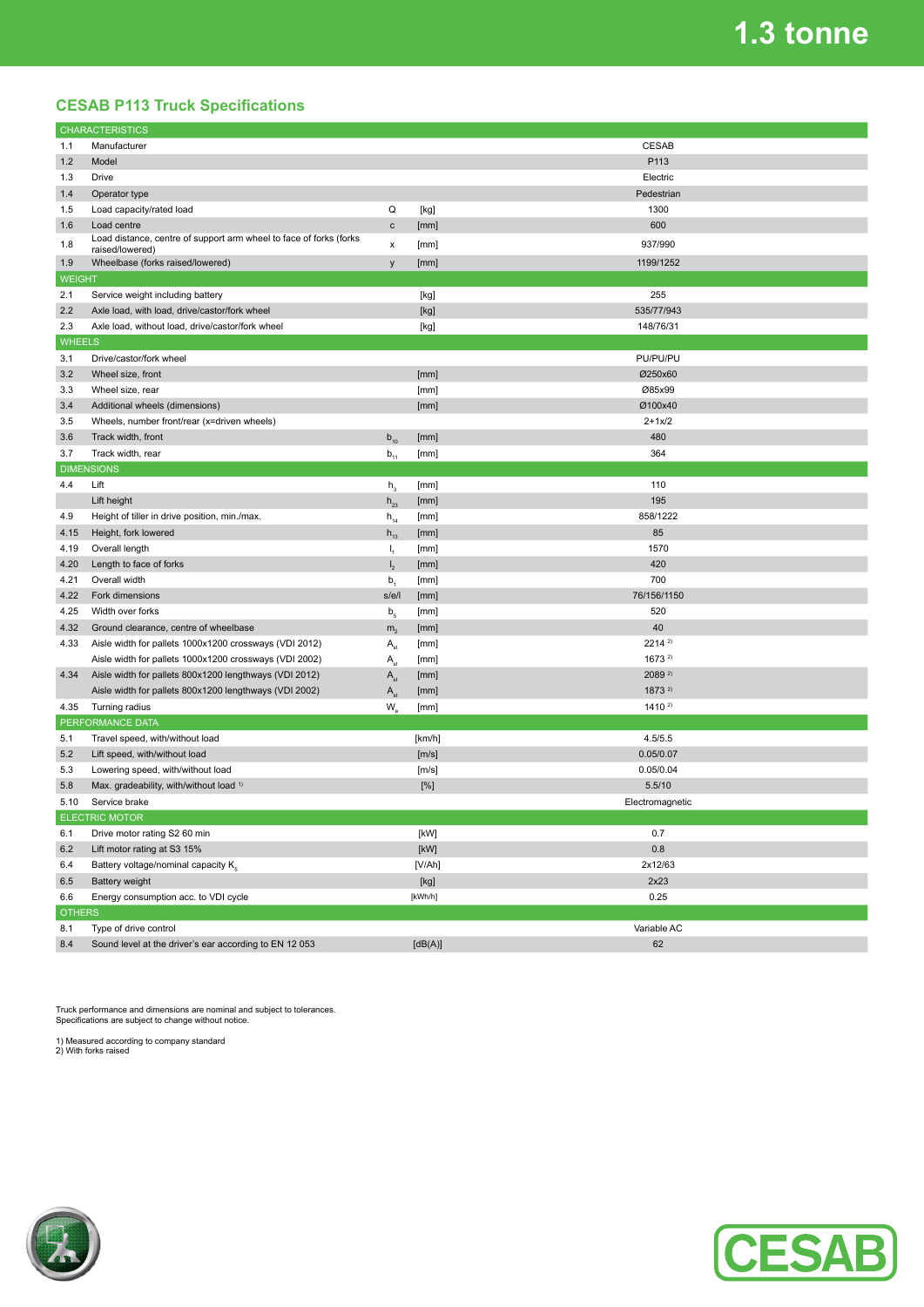**CESAB P113 Dimensional Drawings**